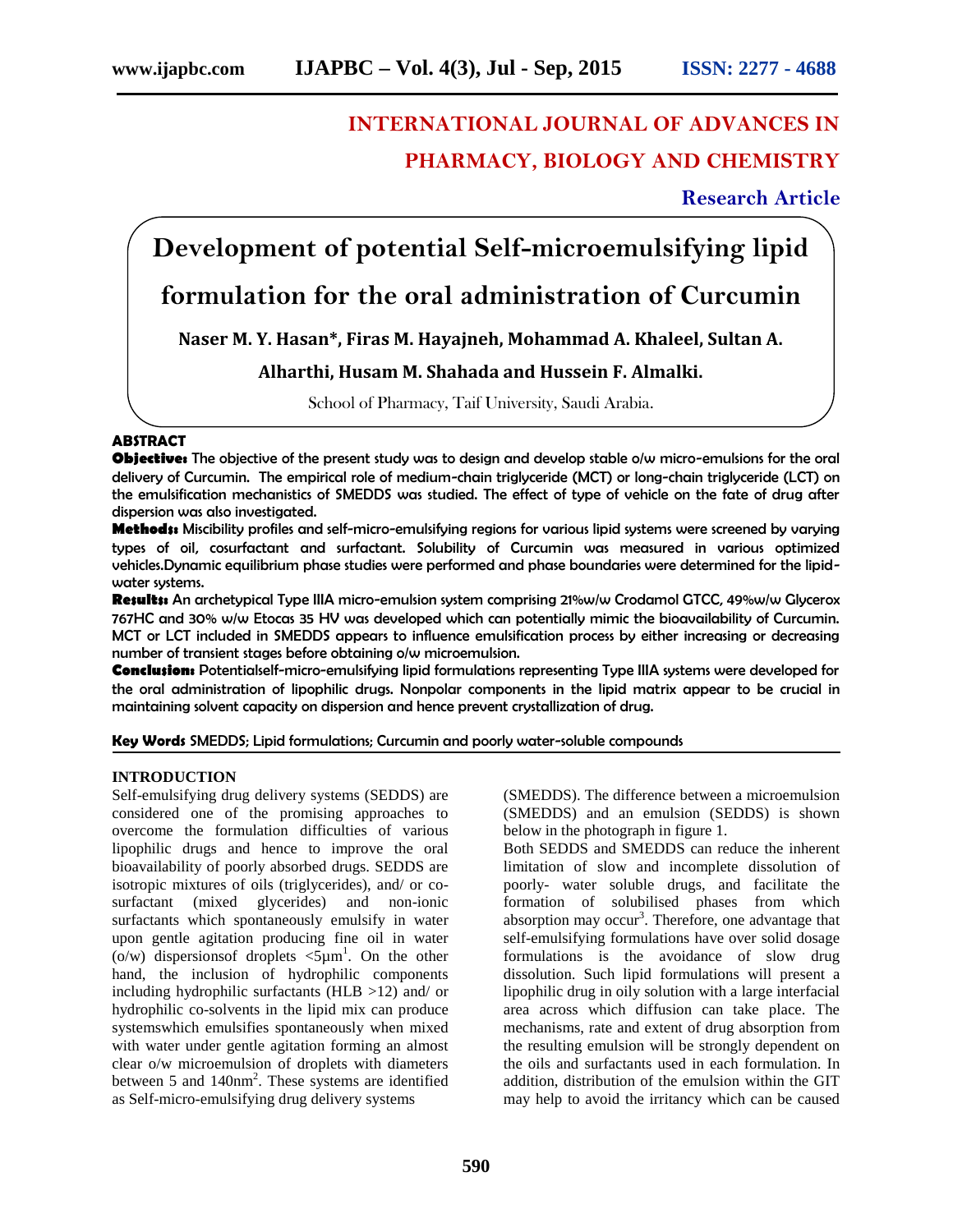by contact between bulk solids and the gut wall.In order to facilitate the prospect of formulation design using lipid based technology, lipid systems were classified by Pouton<sup>4</sup> and updated in  $2006^5$ . Based on various physicochemical factors including, hydrophilicity of the oil mixture, particle size of the resultant dispersion and the formulation digestibility, Pouton<sup>4,5</sup> classified these systems into type I, II, III and IV as shown in table 1. These types result from blending up to five classes of excipients; ranging from pure triglycerides oils, mixed glycerides, lipophilic surfactants, hydrophilic surfactants and water soluble co-solvents. Table 1 describes the typical properties of the different types of lipid formulations. An archetypal example of a Type III system is the reformulation of cyclosporine A as Neoral<sup>®6</sup>. The drug was more available from the Neoral than the earlier 'Sandimmune' formulation, which was a coarsely emulsifying system<sup>7</sup>. This might be due to the fact that the coarse emulsion produced by the Sandimmune formulation could not be reduced to colloidal dimensions because of limited digestion $4$ . An example of a Type IV formulation is the current capsule formulation of the HIV protease inhibitor amprenavir (Agenerase®) which contains TPGS as a surfactant and PEG 400 and propylene glycol as co solvents<sup>8</sup>.

In this investigation, curcumin extracted from turmeric roots (Curcuma long L., Zingaberaceae) was selected as model lipophilic drug. Curcumin is the main coloring substance in Curcuma long and with other two related compounds; demethoxycurcumin and bisdemethoxycurcumin are known as curcuminoids, see figure 2 for chemical structures. Curcumin is currently undergoing clinical trials for several diseases including pancreatic cancer, familial adenomatous polyposis, atherosclerosis, inflammatory bowel disease, ulcerative colitis, neurological diseases,

hypercholesterolemia, pancreatitis, psoriasis, chronic anterior, arthritis, Crohn's disease, uveitis and colon cancer<sup>9</sup>. Nonetheless, developing a pharmaceutical dosage form of curcumin poses many challenges for the formulation scientist due to its poor aqueous solubility, chemical instability in alkaline medium<sup>1</sup> rapid metabolism $11$ and poor membrane permeation $12$ which, all contribute towards the poor oral bioavailability of curcumin.The objective of the current study is to screen various lipid mixtures comprising oils, co-surfactants and non ionic surfactants in order to develop potential stable o/w micro-emulsions for the oral delivery of curcumin. Furthermore, the effect of lipid formulations representing type III and co-solvent based systems containing curcumin as a lipophilic model drug is also studied in an attempt to highlight the fate of the

drug after dispersion in order to circumvent drug precipitation in the GIT.

# **MATERIALS AND METHODS**

# **Materials**

Crodamol GTCC **(**medium chain triglyceride), Crodamol PC (propylene glycol dicaprylate / caprate), Glycerox 767HC (PEG 6 caprylic/ capric glycerides**),** Croduret 50ss (PEG 40-45 Hydrogenated Castor Oil), Croduret 40ss (PEG 40 Hydrogenated Castor Oil) and Etocas 35 HV (PEG 35 Castor Oil) were all supplied by Croda as gift samples. Turmeric (*Curcuma longa*)was obtained locally in ground powder form. PEG 400 and Olive oil were supplied by Himedia, India. Oleic acid (USP) PRS-Codex purchased from Panreac, Spain. Ethanol absolute and n-Hexane 96%, analytical grade, ACS, USP were obtained from Scharlau, Spain.

# **Methods**

# **Miscibility profiles for lipid mixtures**

Regions of mutual solubility of various lipid formulations with wide range of surfactants that represent different HLB values were determined using ternary phase diagrams. Miscibility diagrams of various oils (Cordamol GTCC, Olive oil and oleic acid), co-surfactants (Glycerox 767HC, Crodamol PC) and surfactants including; Crodurate 60 ss, Crodurate 40 ss and Etocas 35 HV were constructed. Formulations of two grams which represent various percentages of oils, co-surfactants and surfactants on the ternary phase diagrams were weighed in 20 ml glass test tubes and then tops were wrapped with cling film. Mixtures were placed in a water bath at 50 ºC for 2 minutes before lipid components were thoroughly vortexed. Mixtures were then kept for 24- 48 hours in an oven set up at  $25^{\circ}$ C before visual assessment. Mixtures which formed a continuous single phase were classified as miscible formulations. Samples that displayed two or more phases were described as immiscible systems.

# **Self-Emulsification profiles of lipid mixtures**

Mixtures of the various oils, co-surfactants and surfactants were produced by accurately weighing ingredients into glass test tubes and then wrapped by cling film followed by votrexing. Test tubes were held at 50  $\degree$ C in a thermostated water bath held for 2 minute before lipid mixtures were thoroughly vortexed. Lipid formulations were then left to equilibrate over night in an oven set up at  $25^{\circ}$ C. Emulsions were prepared under conditions of gentle agitation at a controlled temperature of  $37^{\circ}$ C. An amount of 1g of each lipid mixture was introduced into 100ml of distilled water in a 500-ml glass beaker held at 37°C in a thermostated water bath.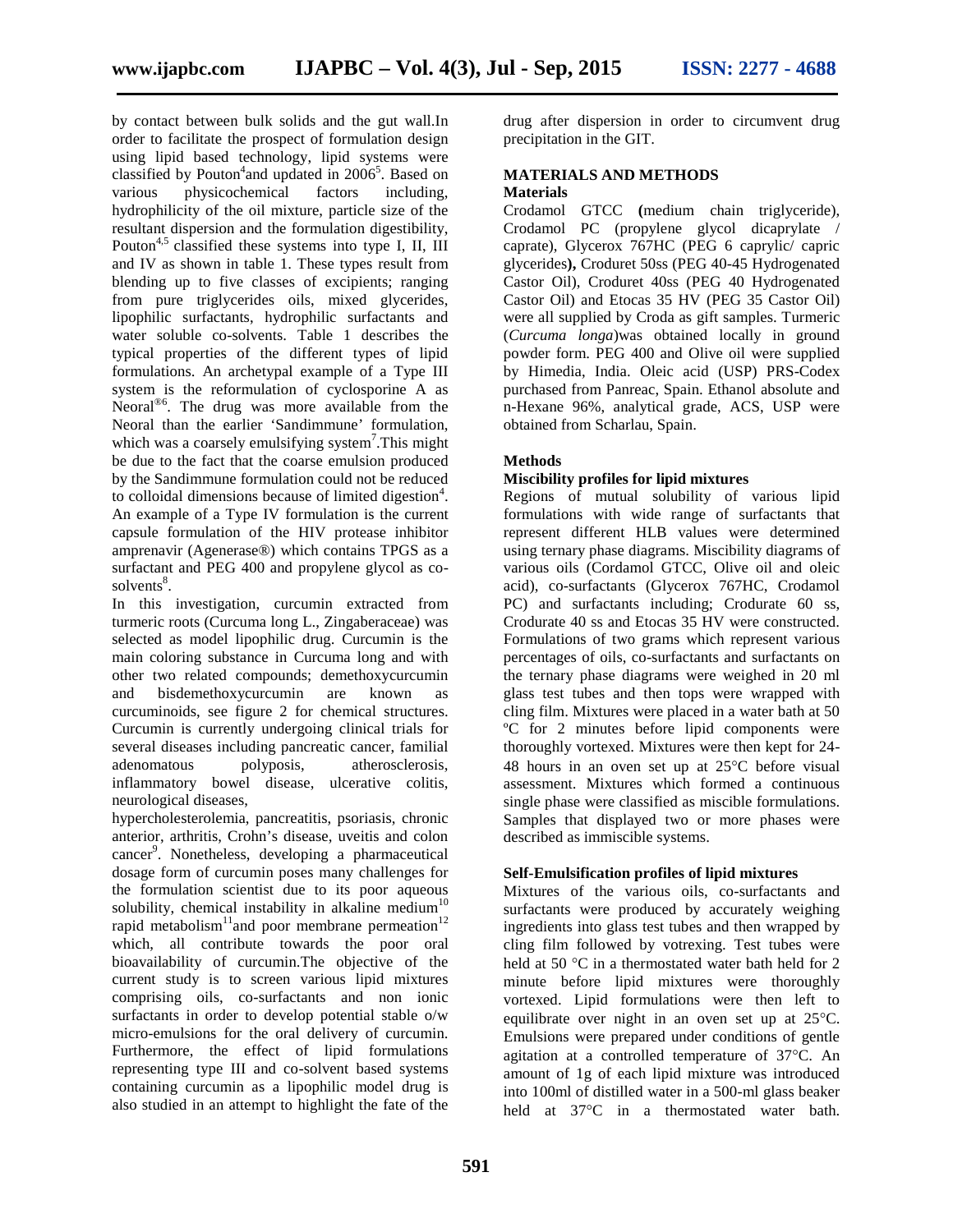Emulsification under agitation conditions considered to be a reasonable simulation of the *in vivo* situation was carried out. Agitation was provided by gentle shaking on a mechanical shaker at 100 oscillations per min for 15 minutes. Visual assessment of resulting dispersions was carried out and systems which produced clear micro-emulsions were identified as SMEDDS.

#### **Phase behaviour Study**

Selected formulations were blended according to table 2. An amount of 4 g mixtures are made up by weight in screw-capped test tubes. Phase composition changes were made by adding water sequentially at 10 % w/w intervals. Mixtures were vortexed until homogeneity is achieved and then allowed to stabilize for phase identification.

#### **Extraction of curcumin (curcuminoids)**

Extraction of Curcumin was performed according to the method described by Popuri and Pagala $13$  with slight modification. Turmeric; Curcuma longa Zingiberaceae, was obtained in a powder form. An amount of 100g of Turmeric powder was added to ethanol at ratio of 1:8 and stirred for approximately 24 hours. Suspension mixture of Turmeric and Solvent was filtered and the supernatant was collected. The filtrate which constitutes solvent and solute was loaded into a round bottom flask; using rotary evaporator under vacuum ethanol was partially removed. The formed slurry was then washed with stirring 3-4 times with hexane to cure curcumin and to dissolve any oleoresin or volatile oils. The formed solid aggregates of curcumin was then separated and left over night at ambient temperature to dry off solvent. Curcumin aggregates were pulverised into fine powder particles using mortar and pestle.

#### **Calibration curve of curcumin**

Calibration curve was constructed according the method described by Sharma et al.,<sup>14</sup>. An amount of 0.1g of extracted Curcumin was dissolved in 100 ml ethanol. Series of dilutions were made to obtain Curcumin concentrations ranging from 1µg to 7µg. Absorbance of the various solutions were measured by UV spectrophotometry at max 421nm.

#### **Solubility of curcumin in lipid mixture**

Curcumin is added in excess to either lipid formulation or co-solvent systems. Lipid suspensions are then vortexed for 3 minutes and then stored for 72 hours in a controlled temperature oven at  $25^{\circ}$ C to reach equilibrium (samples were vortexed in between). Oil suspensions are centrifuged at maximum speed (5300 rpm) for 15 minutes. The clear saturated oil solution is then removed and

assayed analytically by UV spectrophotometry at max 421nm using a method described and validated by Sharma et al.,<sup>14</sup> .

#### **Self-emulsification of oil systems containing dissolved curcumin**

A range of formulations representing type III or a co solvent based system were prepared to probe the effect of including water-soluble surfactants or cosolvents on the fate of drug after dispersion. An amount of 1g of each formulation containing approximately 80mg curcumin was allowed to emulsify in 100 ml of water. Dispersions were then centrifuged at maximum speed (5300 rpm) for 15 minutes to monitor precipitation of drug.

#### **RESULTS**

#### **Emulsification profiles of lipid formulations**

#### *Lipid systems containing medium-chain*  $(C_8 - C_{10})$ *triglyceride*

Figure 3 shows the emulsification profile of a lipid system composed of Crodamol GTCC(oil), Glycerox 767HC (co-surfactant) and Croduret 50 ss (non-ionic surfactant). An amount of 1g of representative single phase lipid mixtures was emulsified in 100ml, emulsions which produced optical clear dispersions were identified as SMEDDS. The ternary plot in figure 3 depicts a very limited area of SMEDDS.Figure 4 shows the emulsification profile of a lipid system composed of Crodamol GTCC(oil), Glycerox 767HC (co-surfactant) and Croduret 40 ss (non-ionic surfactant). Replacing Croduret 50 ss in the lipid mix (figure 3) with Crodurat 40 ss has significantly extended SMEDDS area as figure 4 illustrates.

Figure 5 shows the emulsification profile of a lipid system composed of Crodamol GTCC(oil), Glycerox 767HC (co-surfactant) and Etocas 35 HV (non-ionic surfactant). The ternary plot which depicts emulsification profile of the lipid composite of Crodamol GTCCGlycerox 767HC and Etocas 35HV (figure 5) has revealed an extended region of SMEDDS almost comparable to the lipid system containing Croduret 40 ss as a non-ionic surfactant (figure 4).

# *Lipid systems containing long-fatty acid chain (C16- C18)*

The ternary plot depicted in figure 6 shows SMEDDS region for a lipid system composed of Olive oil (long chain triglycerides; LCT), Crodamol PC (co surfactant) and Etocas 35 HV. The emulsification profile of this system (figure 6) has revealed a very limited area of SMEDDS in comparison to lipid systems containing CrodamolGTCC (medium chain triglycerides; MCT), see figures 4 and 5.Figure 7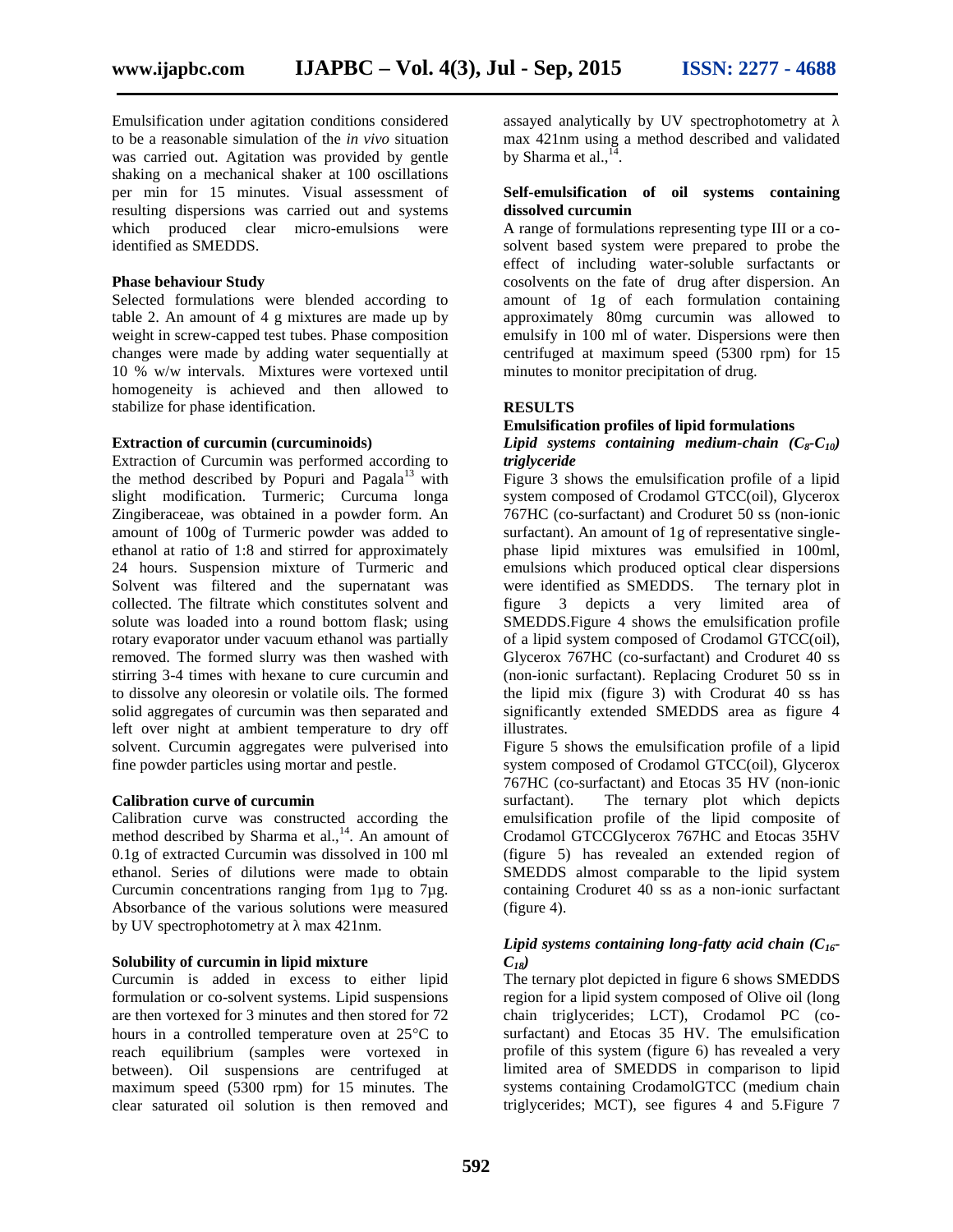depicts self-micro-emulsifying profile for lipid composite of oleic acid, Crodamol PC and Etocas 35 HV. Substituting olive oil (figure 6) with oleic acid (figure 7) in the lipid mix though enhanced oil miscibility yet almost produced comparable SMEDDS regions.

#### **Effect of type of oil on the phase behavior of lipid mix**

Figure 8 displays the dynamic equilibrium phase behavior for various lipid systems with and without MCTs or LCTs on sequential dilution with water. In figure 8, aqueous-based liquids i.e. o/w micro emulsions are denoted  $(L_1)$ , oil-based liquids i.e. w/o micro-emulsions  $(L_2)$ , clear viscous gel phase (Gel), multiphasic clear mixtures of gel phase dispersed in aqueous-based liquids  $(L_1 + Gel)$  and multiphasic turbid mixtures  $(L_1+L_2)$  or  $(L_1+L_2+Ge1)$ .

In the case of formulation A in figure, 8; (Crodamol GTCC (18%), Glycerox 767HC (42%) and Etocas 35 HV (40%)), maximum solubilisation of water in the oil phase  $(L<sub>2</sub>)$  occurred at 30% after which, transient phases could pass through Gel  $L_1+L_2+Ge$ l  $L_1+L_2$ 

 $L_1$  phases. Yet, on the other hand, excluding Crodamol GTCC (medium chain triglyceride) from the lipid system as in formulation B (Glycerox 767HC (60%) and Etocas 35 HV (40%)), maximum solubilization of water as  $L_2$  phase of around 50% is observed after which,  $o/w$  micro-emulsions  $(L<sub>1</sub>)$  are formed.Equilibrium phase behavior on dilution with water for formulation C (Oleic Acid (12%), Crodamol PC (28%) and Etocas 35 HV (60%)) in figure 8 shows  $L_2$  region at water concentration of 50% after which, transient phases could pass through  $L_1$ + Gel  $L_1$  phases. However, excluding oleic acid from the lipid system as in formulation D in figure 13; Crodamol PC (40%) and Etocas 35 HV (60%), though has shown similar  $L_2$  region yet then, transient phases pass through  $L_1+L_2+Gel$   $L_1+L_2$   $L_1$ phases.

#### **Effect of vehicle type on the fate of hydrophobic drug after dispersion**

Photo depicted in figure 9 shows aqueous dispersion profiles for either lipid formulation composed of Crodamol GTCC (21%), Glycerox 767HC (49%) and Etocas 35 HV (30%) or PEG 400 co-solvent system containing Curcumin at concentration of 0.8mg/ml. Curcumin formulated in the self-micro-emulsifying lipid system produced clear dispersions with no sign of drug precipitation (photo in figure 9; B). On the other hand, loss of solvency occurred for co-solvent based formulation which resulted in spontaneous precipitation of Curcumin (photo in figure 9; A).

#### **DISCUSSION**

#### **Emulsification profiles of lipid formulations**

#### *Lipid systems containing medium-chain*  $(C_8 - C_{10})$ *triglyceride*

An ideal SEDDS or SMEDDS should disperse into an emulsion or a microemulsion consisting of fine oil droplets in diameter with a uniform size distribution, to reduce the diffusion path of the drug from the  $droplet<sup>1,15</sup>$ . Such formulations will present a lipophilic drug in oily solution with a large interfacial area across which diffusion can take place. The mechanisms, rate and extent of drug absorption from the resulting dispersions will be strongly dependent on the oils and surfactants used in each formulation. For example, absorption will be influenced by whether or not the oil is digestible and by the partitioning of drug between the oil and water<sup>16</sup>. Lipids composed of long-chain triglycerides (LCT) or medium-chain triglyceride (MCT) are transported in the body by different mechanisms; MCT is directly transported by the portal blood to systemic circulation while, LCT stimulates the formation of lipoproteins, which facilitates their lymphatic  $transport$ <sup>17</sup>.

The efficiency of SEDDS or SMEDDS depends on three main factors: particle size of oil droplets on exposure to aqueous media, rate of emulsification $18$ and the polarity of the resulting oil droplets<sup>1</sup>, which promotes partitioning of the drug into the aqueous phase. The polarity of the oil droplets is governed by the hydrophilic-lipophilic balance (HLB), the chain length and degree of un-saturation of the fatty acid, molecular weight of the hydrophilic portion and the concentration of the emulsifier<sup>19</sup>.

SMEDDS on aqueous dispersion is able to form a microemulsion of droplets with diameters between 5and 140nm whereas for SEDDS, emulsions consisting of droplets  $\leq 5$ um in diameter are obtained. Hence, in the case of SMEDDS, dispersions can provide a relatively large interfacial surface area and hence results in faster drug release independent of the gastrointestinal physiology, digestion cascade and the fed / fasted state of the patient<sup>20</sup>, provided the drug is maintained in solution in the GIT.

The narrow area of SMEDDS observed in systems containing Croduret 50 ss restricts the number of selected potential self-micro-emulsifying lipid formulation and hence makes this system less favorable to be considered from industrial perspective. Additionally, Croduret 50 ssis solid at room temperature and has a melting point of 30 C and hence any drop in the atmospheric temperature below 25 C shall induce crystallization of lipid matrix, which may lead to drug precipitation. On the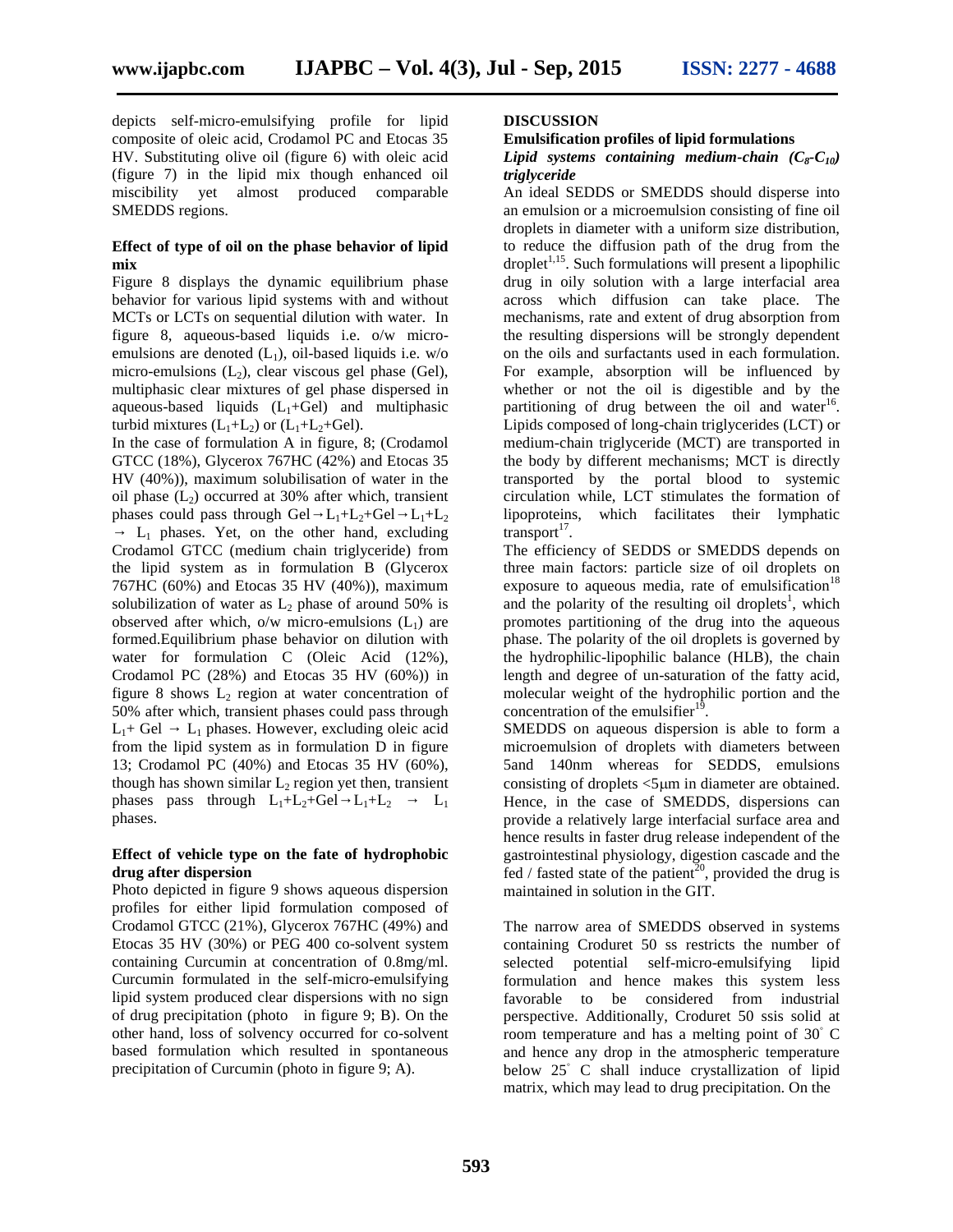other hand, replacing Croduret 50 sswith Croduret 40 ssin the lipid mix widens the number of robust self micro-emulsifying formulations that may be selected from the lipid system composed of Crodamol GTCC, Glycerox 767HC and Croduret 40 ss. This may suggest the fact that due to the polar characteristics of Corduret 40 ss as measured by its HLB value (13) has, from one hand, improved the mixing properties of the lipid pre-concentrate and moreover with Glycerox  $767$ HC (HLB = 13.2) have produced oil droplets with a total HLB value that enhance degree of aqueous dispersion.Interestingly, self-micro emulsiying dispersions can be obtained by blending a binary mix composed of Glycerox 767HC and Croduret 40 ss at only a 10% w/w minimum concentration of the non-ionic surfactant Croduret 40 ss, see line AB depicted on figure 4. Each of the lines AC, AD, AE and AF which are shown on figure 4 represents formulations at fixed ratio of Crodamol GTCC: Glycerox 767HC diluted with increasing concentration of Croduret 40 ss. Ratios of Crodamol GTCC: Glycerox 767HC for the representative formulations on lines AC, AD, AE and AF are 2:8, 3:7, 4:6 and 5:5, respectively. In order to obtain self micro-emulsifying dispersions, minimum concentration of Croduret 40 ss (non-ionic surfactant) to be included in the binary mix of Crodamol GTCC and Glycerox 767HC at ratios of 2:8, 3:7, 4:6 and 5:5 (lines AC, AD, AE or AF) is approximately 18, 25, 30 or 40% w/w, respectively. This demonstrates that the progressive inclusion of Crodamol GTCC (source of triglyceride) in the lipid composite (i.e. moving from line AC to AF) entails gradual increase of the concentration of the non-ionic surfactant Croduret 40 ss to produce SMEDDS. Croduret 40 ss is a paste at room temperature which requires to be first melted when incorporated in the lipid mix hence, Etocas 35 HV which is liquid at room temperature with HLB value of 12.7 was selected as an alternative.Etocas 35 HV which is liquid at room temperature is considered to be a good alternative to Croduret 40 ss as it is capable to form stable lipid mixtures which readily emulsify in aqueous media forming micro-emulsion dispersions. Lipid composites presented in figures 3, 4 and 5 which have formed self-micro-emulsifying dispersions are considered archetypical examples of type III lipid class systems according to the classification of Pouten<sup>5</sup>. Therefore, 'Diffusion and Stranding' mechanism is considered to be the predominant process of emulsification of these lipid systems. The role of co-surfactant (Glycerox 767HC) in these lipid mixtures is to aid in the emulsification process by the virtue of its high polarity. It is thought that co-surfactant can stabilize the interface by penetrating into the void spaces among surfactant molecules in the surfactant film around the oil droplet

and hence lowering the interfacial tension and increasing the interfacial fluidity $^{21}$ .

# *Lipid systems containing long-fatty acid chain (C16- C18)*

The narrow SMEDDS region for a lipid system composed of Olive oil (long chain triglycerides; LCT), Crodamol PC (co-surfactant) and Etocas 35 HV in comparison to lipid systems containing Crodamol GTCC (medium chain triglycerides; MCT) is in accordance with findings by Deckelbaum et al.<sup>22</sup> which had shown that in comparison to LCT, MCT are more soluble, have a higher mobility in the lipid/water interfaces and associated with a higher rate of hydrolysis by lipase. Furthermore, for the oil blend of {Oleic acid: Crodamol PC} of ratio 3:7 (line AB, figure 7), the minimum concentration of Etocas 35 HV included in the oil matrix to obtain self-micro emulsifying systems is almost 55% w/w. Whereas, for oil blends containing MCT composed of (Crodamol GTCC: (Glycerox 767HC) at ratio of 3:7 (line AC, figure 5), optimum concentration of Etocas 35 HV to produce SMEDDS was only 30% w/w. In general, when usingLCT, a higher concentration of the surfactant is required to form micro-emulsions compared with  $MCT^{23}$ . Sha et al.<sup>24</sup> developed a selfmicro-emulsifying lipid formulation containing olive oil for the administration of probucoal (potent antioxidant and antihyperlipidemic agent) which dramatically enhanced bioavailability in an average of 2.15- and 10.22-fold that of oil solution and suspension, respectively.

From industrial perspective, selecting oleic acid in the lipid matrix is favored over olive oil due to the hetero-fatty acid composites of the latter. This is the case of Kaletra® (Lopinavir and Ritonavir, Abbott) which is formulated in a lipid mixture of oleic acid and polyoxyl 35 castor oil (Cremophor  $EL)^{20}$ .

It is important, however, to note here that self microemulsifying drug delivery self microemulsifying drug delivery systems (SMEDDS) based on long-chain (C18) lipids (LC-SMEDDS) significantly enhanced the oral bioavailability of danazol when compared to medium-chain (C8-C10) lipids  $(MC-SMEDDS)^{25}$ . It was concluded that, despite displaying excellent dispersion properties, the susceptibility of MC-SMEDDS to lipase-mediated digestion has resulted in significant drug precipitation and hence little enhancement in danazol bioavailability occurred when compared with the long-chain lipid formulations. Highly lipophilic drug of  $log P > 5$  included in long chain triglyceride at concentrations  $> 50$ mg/g may access the intestinal lymph via association with developing lipoprotein<sup>26</sup>. Therefore, since danazol is a highly lipophilic drug of log P 4.53, the subsequent incorporation of the long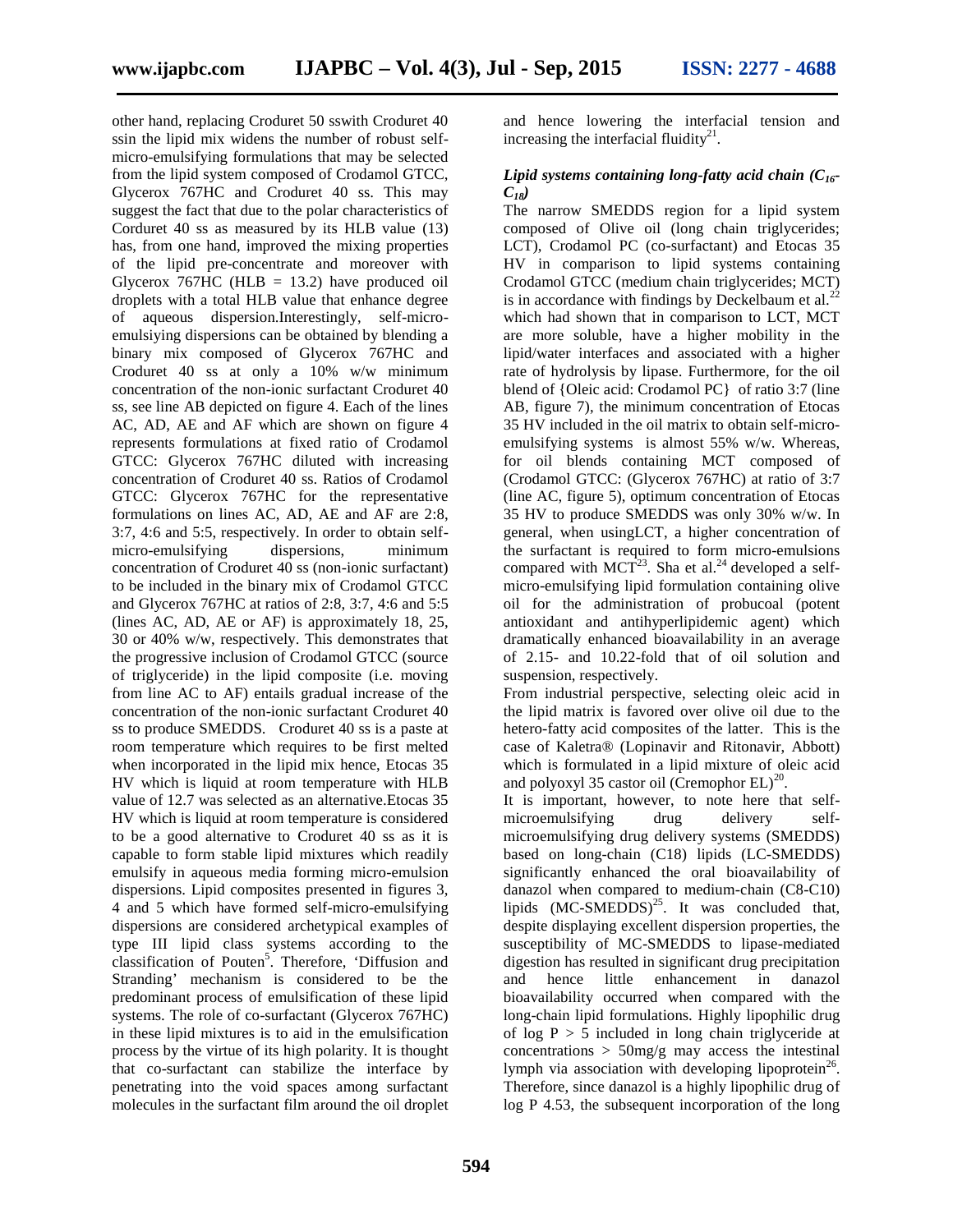chain fatty acids into the lipoprotein-dependent (chylomicron) lymphatic transport path has contributed to the superior bioavailability $^{25,26}$ .

Nonetheless, this does not preclude, however, the importance of MC-SMEDDS in improving the bioavailability of lipophilic drugs, especially of log P between 2 and 5, as in the case of, Cyclosporine A (Neoral®, Novartis), Saquinavir (Fortovase®, Roche), Rapamycin<sup>27</sup>, Ibuprofen<sup>28</sup> and Simvastatin<sup>29</sup>. The observed enhanced bioavailability of highly lipophilic drugs of log  $P > 5$  incorporated in LC- $SMEDDS$  relative to MC-SMEDDS<sup>30,31</sup> cannot though be generalized<sup>17</sup> as each drug behaves on its own merit in both systems. This is clear for Tipranavir (Aptivus®, BoehringerIngelheim Ltd) which has a log P of 6.9 and formulated as MC- SMEDDS composed of medium-chain mono and diglycerides mixed with Cremophor  $EL^{32}$ .

# *Effect of type of oil on the phase behavior of lipid mix*

Self-emulsification is a dynamic non-equilibrium process which involves interfacial phenomena yet, investigating equilibrium phase behavior using static or dynamic compostion methods can give us an insight into the mechanistics of self-emulsification<sup>33</sup>. The role of co-surfactants (medium-chain mono/di glycerides such as Imwitor 988) in the emulsification process of lipid formulations is thoroughly studied by  $Hasan<sup>21</sup>$ . He has found that incorporating optimum ratios of co-surfactant in the lipid matrix results in extensive enhancement in the water soubilisation region  $(L_2)$  phase; maximum solubilization capacity of water in the oil phase) and furthermore, causes the liquid crystalline materials to disappear from phase equilibrium diagrams. Therefore, co-surfactants in the lipid mix transform emulsification process from liquid crystalline involvement into "Diffusion and Stranding" process. Moreover, it is thought that a co surfactant can stabilize the interface by penetrating into the void spaces among surfactant molecules in the surfactant film around the oil droplet and hence lowering the interfacial tension and increasing the interfacial fluidity $21$ . Nonetheless, the effect of oil type i.e. LCT's or MCT's which is included in the lipid matrix on the mechanistics of emulsification process is not thoroughly highlighted in literature.

It appears here that incorporating Crodamol GTCC (MCTs) in the lipid formulation,as in formulation A versus B in figure 8, impedes the emulsification process by restricting  $L_2$  area, increasing number of transient phases before reaching o/w microemulsion  $(L<sub>1</sub>$  phase) and furthermore, decreasing total HLB of the lipid mix as Crodamol GTCC is a nonpolar oil with HLB of 1 to 3.

Nonetheless, although Crodamol GTCC, a medium chain trigyceride (MCT), appears to hamper emulsification process, paradoxically oleic acid (LCT) is found to aid emulsification process. Incorporating oleic acid in the lipid formulation (see formulations C and D in figure 8) appears to aid emulsification process by reducing the number of transient phases before reaching  $L_1$  phase, and moreover, might be due to steric or ionic interaction effect as oleic acid is composed of long fatty acid (C18:1) which allows molecule to protrude at the oil water interface lowering the interfacial tension and thus increasing the interfacial fluidity. A study by Patel et al.,<sup>34</sup> formulating Lumefantrine (an important agent in the treatment of falciparum malaria) in a self-micro-emulsifying system composed of Oleic acid, Capmul MCM and Cremophore EL has shown oleic acid to aid emulsification thorough hydrophobic ionic complexion with the basic drug.

# *Effect of vehicle type on the fate of hydrophobic drug after dispersion*

For the formulation design of successful self-micro emulsifying key elements in the oil composite have to be optimized which include; type of oil, the use of co-surfactants, oil/co-surfactant ratio, the HLB of the surfactant and the inclusion of hydrophilic co solvents<sup>35</sup>. Another key issue in the formulation design of lipid systems is to maintain solubility of the drug throughout its passage through the GI tract. Crystallization of the drug due to loss of solvent capacity of oil formulation on dilution in the lumen of the gut depends on the hydrophilicity of oil system; log *P* of the drug and the solubilization capacity of native surfactants (bile salt-lecithin mixed micelles) to maintain the drug in solution during digestion.

Nonetheless, the amount of oil (non-polar component) used in the lipid matrix is crucial in order to circumvent precipitation of the lipophilic drug after dispersion. In this case, the drug will be sequestered in the pool of the lipophilic core of the lipid matrix with minimal contact with the aqueous media. As a result, water's ability to "squeeze out" non-polar compounds is reduced and hence the rate of crystallization is retarded. In a study by Hasan<sup>35</sup> using a lipophilic dye (log P of 4.5) as a model drug has shown that the more hydrophilic a lipid vehicle is, the more susceptible to lose its solvent capacity on dispersion and thus more drug comes out of solution. Therefore, moving from Type I lipid class system to Type  $IV<sup>5</sup>$  increases hydrophilic nature of lipid vehicle and hence increases risk of drug precipitation in the lumen of the gut. Type IIIB and Type IV formulations generally produce the finest dispersions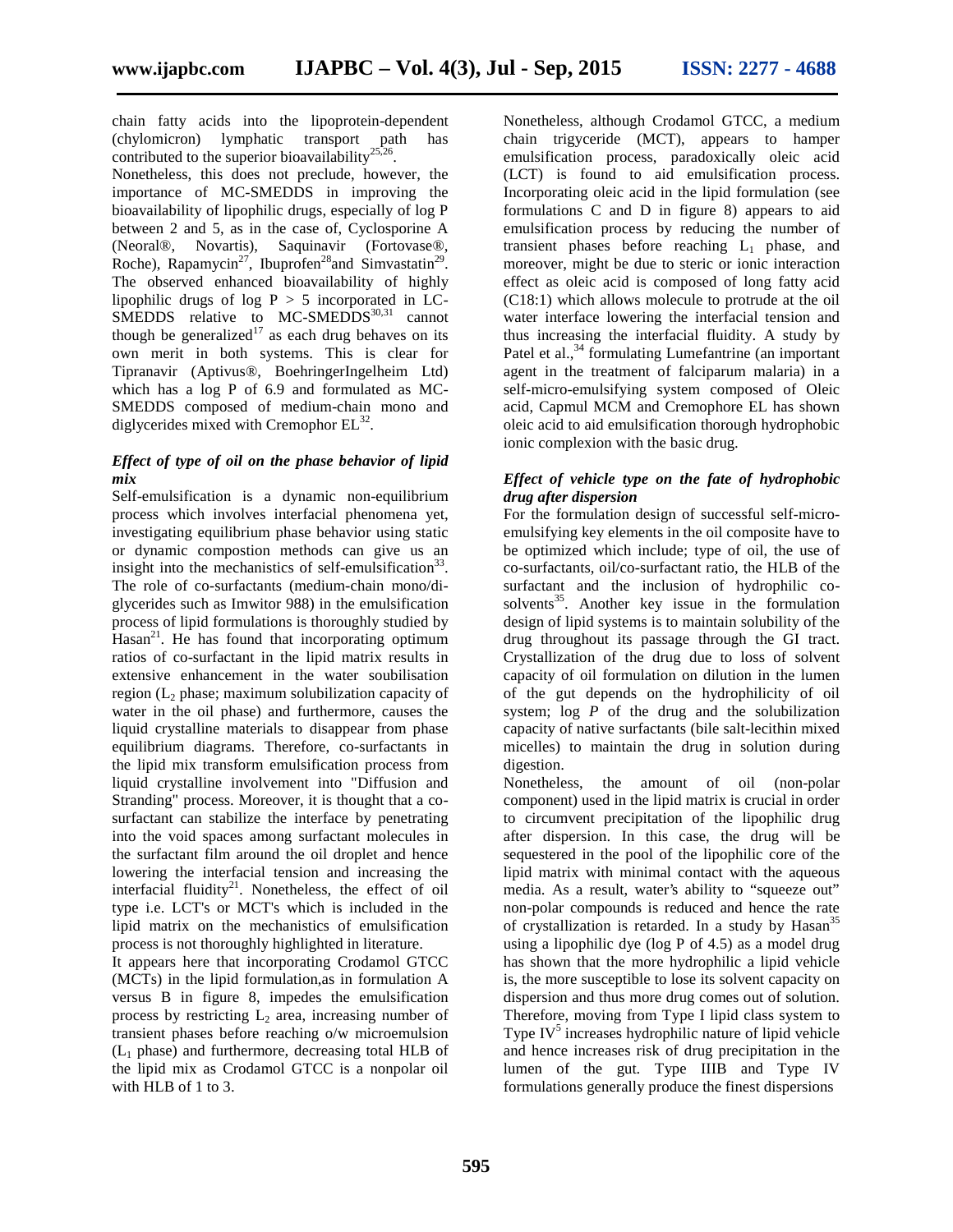because of their high content of water-soluble solubilizing agents. Hence, the water soluble components tend to diffuse away from the oil during dispersion, and become dissolved in the aqueous phase. The result of this separation, which may be the driving force for emulsification by 'diffusion and stranding', is likely to be loss of solvent capacity $18$ . Furthermore, the inclusion of hydrophilic co-solvents such as PEG 400 at only 10-20% (w/w) in these systems accelerated DMY precipitation<sup>35</sup>. Similar finding were observed in a study by Mohsin<sup>36</sup> using Fenofibrate as a lipophilic model drug viz., significant drug precipitation was evident on dispersion and digestion of the representative Types of formulations from Type IIIB and IV systems.

In this investigation, Curcumin was selected as a lipophilic model drug of a log *P* of 3.28. In order to highlight the importance of vehicle type on the dispersion profiles of Curcumin, two systems one of which representing Type IIIA lipid formulation and a co-solvent based vehicle were selected. The solubility of Curcumin in either a lipid matrix composed of Crodamol GTCC (21%), Glycerox 767HC (49%) and Etocas 35 HV (30%), an archetypical Type IIIA system, or in a co-solvent based system of PEG400 was found  $\sim 80$  and 145 mg/g lipid, respectively. Apparently, the solubility of Curcumin was relatively higher in PEG 400 as it has higher solubilization capacity.

Type IIIA lipid calls system composed of Crodamol GTCC (21%), Glycerox 767HC (49%) and Etocas 35 HV (30%) is considered a successful robust vehicle which is thought to mimic bioavailability of Curcumin. The system dispersion solvency is maintained and the drug is kept in solution. On the other hand, in the case of co-solvent based system, Curcumin precipitated out as microfine-structures, which is highly likely to occur in the lumen of gut, and as a result, bioavailability will be compromised.

Numerous publications have reported the significant pharmacodynamic activity of Curcumin (CRM) despite low or undetectable levels in plasma<sup>37</sup>. A study byWu et al.,<sup>38</sup> carried out on mice has shown that, formulating Curcumin in a Type IIIB lipid class system composed of 20% Isopropyl myristate as oil, 60% Cremophor RH40 as surfactant, and 20% ethanol as co-solvent has profoundly enhanced Curcumin bioavailablity vis-à-vis a suspension formulation. At a dose of 200 mg/kg, plasma level of curcumin was detected after 4 hours, the AUC0– $,$  $C_{\text{max}}$  and  $T_{\text{max}}$  values were 277.06  $\mu$ g.h/L, 196.56  $\mu$ g/L and 0.5 h, respectively<sup>38</sup>. Furthermore, a study on human volunteers by Pawre et al., $37$  has demonstrated that delivering Curcumin at a dose of 750mg in a more hydrophilic vehicle representing Type IV system consisted of (6.17% *w*/*w*)

Gelucire®44/14 (16.46% w/w), Labrasol (5.76% w/w), Vitamin E TPGS (3.29% w/w), PEG 400  $(55.55\% \text{ w/w})$ , ethanol  $(8.23\% \text{ w/w})$ , anhydrous citric acid (2.88% w/w) and HPMC E5 (1.64% w/w) has also improved plasma levels of Curcumin. AUC0– $\,$ ,  $C_{\text{max}}$  and  $T_{\text{max}}$  values were found to be  $321.12 \pm 25.55$  $\mu$ g/h/L, 183.35  $\pm$  37.54  $\mu$ g/L and 0.60  $\pm$  0.05 h, respectively.

# **CONCLUSION**

Potential self-micro-emulsifying lipid formulations representing Type IIIA systems were developed for the oral administration of lipophilic drugs. Robust self-micro-emulsifying lipid systems were obtained using ternary oil blends composed of Crodamol GTCC as oil, Glycerox 767HC as co-surfactant and Crodurate 40ss as surfactant. Yet, due to the waxy nature of Crodurate 40ss which might restrict its industrial application, Etocas 35HV which is liquid at room temperature was found to be a potential substitute to Crodamol 40ss in the lipid matrix producing comparable self-micro-emulsifying profiles.

An archetypical Type IIIA micro-emulsion system composed of 21%w/w Crodamol GTCC, 49%w/w Glycerox 767HC and 30% w/w Etocas 35 HV was developed which can potentially mimic the bioavailability of Curcumin. This system at Curcumin concentration of 8% w/w emulsified in water producing micro-emulsion dispersions without losing solvent capacity of the lipid formulation and hence the drug is maintained in solution. On the other hand, co-solvent based formulation lost its solvency on dilution with water and thus Curcumin precipitated out as microfine structures which is likely to occur in the lumen of the gut.

# **ACKNOWLEDGMENTS**

I am grateful to the Faculty of Pharmacy at Taif University for providing a good atmosphere and excellent facilities of research**.** I am also grateful to Croda for providing excepients needed as gifts. Finally, my deep gratitude goes to Dr. Ali Namarnah for helping in the extraction of Curcumin.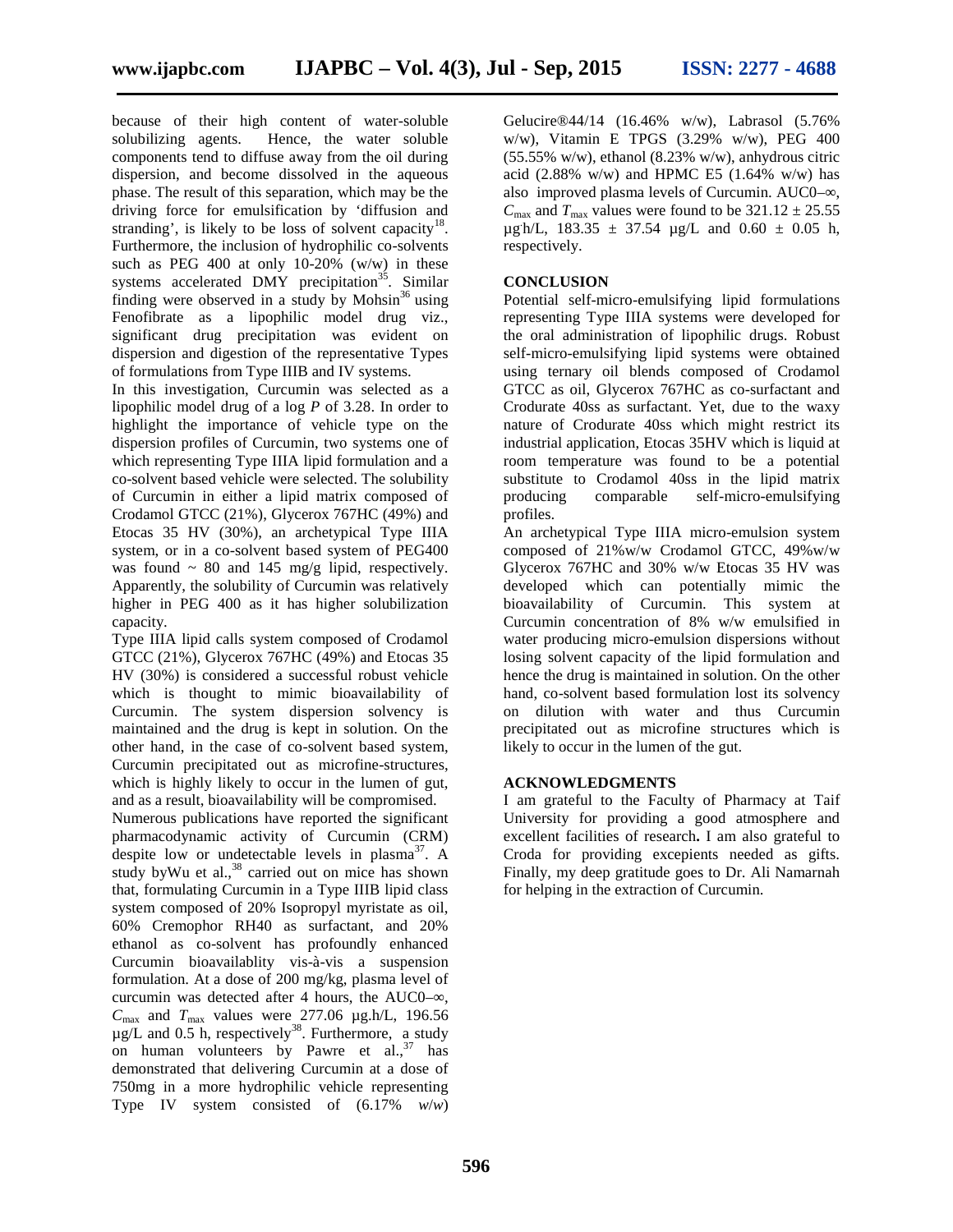|                                                           |                                       |                                    | Typical Properties of Type I, II, III and IV Lipid Formulations (5). |                                                            |                                                                       |
|-----------------------------------------------------------|---------------------------------------|------------------------------------|----------------------------------------------------------------------|------------------------------------------------------------|-----------------------------------------------------------------------|
|                                                           | <b>Increasing Hydrophilic Content</b> |                                    |                                                                      |                                                            |                                                                       |
|                                                           | Type I                                | <b>Type II</b>                     | <b>Type IIIA</b>                                                     | <b>Type IIIB</b>                                           | <b>Type IV</b>                                                        |
| <b>Typical Composition</b> (%)<br><b>Triglycerides or</b> | 100                                   | $40 - 80$                          | $40 - 80$                                                            | < 20                                                       | $\theta$                                                              |
| <b>Surfactants</b>                                        | $\mathbf{0}$                          | $20 - 60$                          | $20 - 40$                                                            | $20 - 50$                                                  | $0 - 20$ HLB < 12                                                     |
|                                                           |                                       | HLB < 12                           | HLB > 12                                                             | HLB > 12                                                   | $20 - 80$ HLB $> 12$                                                  |
| <b>Hydrophilic</b><br><b>Cosolvents</b>                   | $\theta$                              | $\theta$                           | $0 - 40$                                                             | $20 - 50$                                                  | $0 - 80$                                                              |
| <b>Size</b><br>of<br>Particle<br>Dispersion (nm)          | Coarse                                | $100 - 250$                        | $100 - 250$                                                          | $50 - 100$                                                 | < 50                                                                  |
| Significance of Aqueous<br><b>Dilution</b>                | Limited<br>Importance                 | Solvent<br>Capacity<br>Unaffected  | of<br>Some<br>Loss<br><b>Solvent Capacity</b>                        | Significant<br>Phase<br>Change<br>and<br>Potential Loss of | Significant<br>Phase<br>Change and Potential<br>of<br>Solvent<br>Loss |
| Significance<br>of<br><b>Digestibility</b>                | Crucial<br>requirement                | Not Crucial But<br>Likely to Occur | Not Crucial But<br>May be Inhibited                                  | Not Required and<br>Unlikely<br>to<br>happen               | Not Required and<br>Unlikely to happen                                |

**Table 1 Typical Properties of Type I, II, III and IV Lipid Formulations [5].**

**Table 2 Composition of the lipid formulations prepared for the phase behavior**

|             | Lipid         |             |            |  |  |  |  |
|-------------|---------------|-------------|------------|--|--|--|--|
| Formulation |               |             |            |  |  |  |  |
|             | Crodamol GTCC | Glycerox    | Etocas     |  |  |  |  |
| А           | 18            | 42          | 40         |  |  |  |  |
| B           |               | 60          | 40         |  |  |  |  |
|             | Lipid         |             |            |  |  |  |  |
|             | Oleic Acid    | Crodamol PC | Etocas     |  |  |  |  |
|             | $(\% w/w)$    | $(\% w/w)$  | $(\% w/w)$ |  |  |  |  |
|             | 12            | 28          | 60         |  |  |  |  |
|             |               | 40          | 60         |  |  |  |  |



**Photograph showing the difference between a microemulsion(A) and an ordinary emulsion (B).**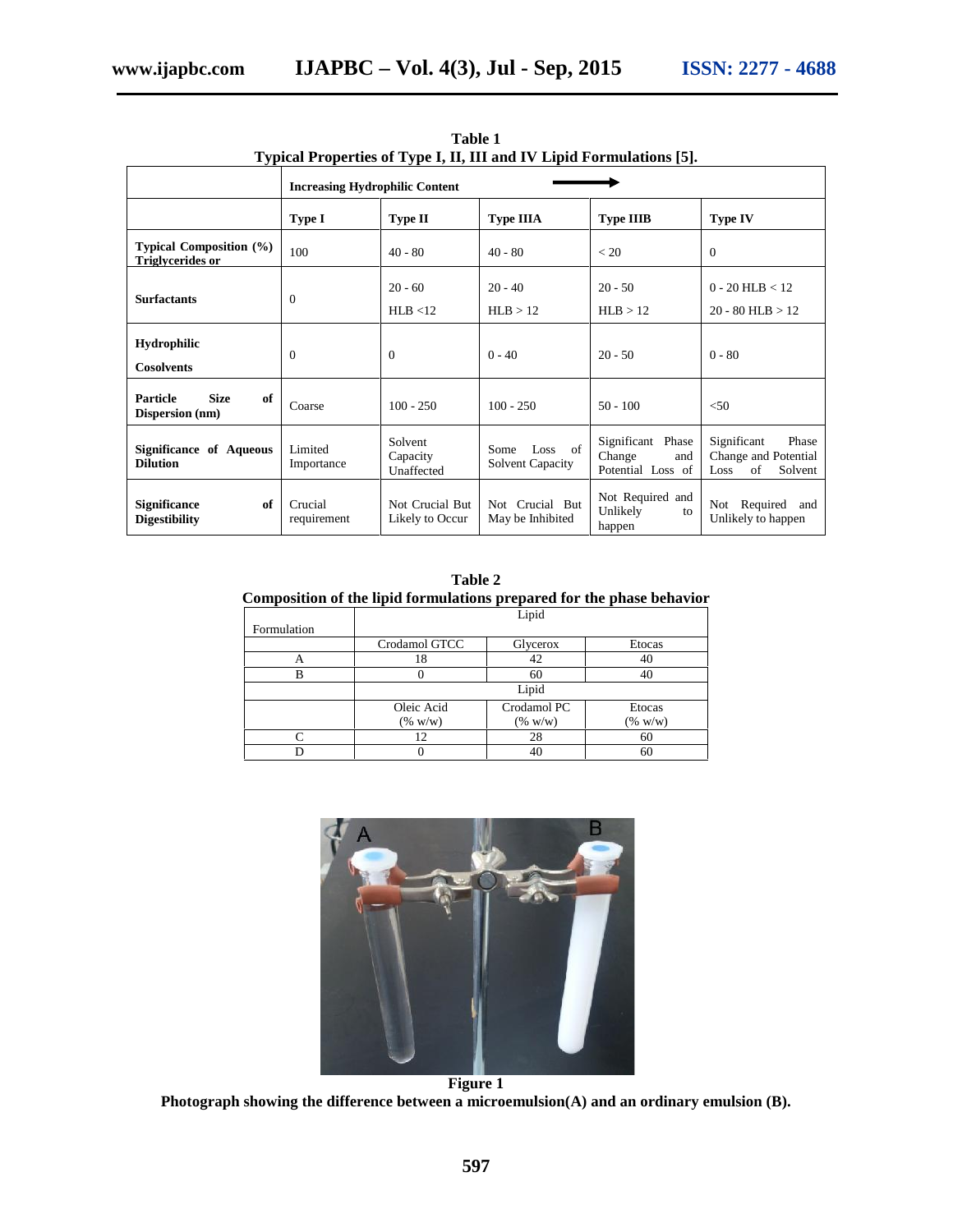

**Figure 2 Chemical structure of Curcuminoids 1) R1 = R2 = OCH3 = Curcumin (Curcumin I). 2) R1 = OCH3, R2 = H = Demethoxycurcumin (Curcumin II). 3) R1 = R2 = H= Bis-demethoxycurcumin (Curcumin III).**



**Figure 3 Emulsification profile of a lipid system composed of Crodamol GTCC(oil), Glycerox 767HC (co-surfactant) and Croduret 50ss (non-ionic surfactant).**



**Figure 4 Emulsification profile of a lipid system composed of Crodamol GTCC(oil), Glycerox 767HC (co-surfactant) and Croduret40 ss (non-ionic surfactant).**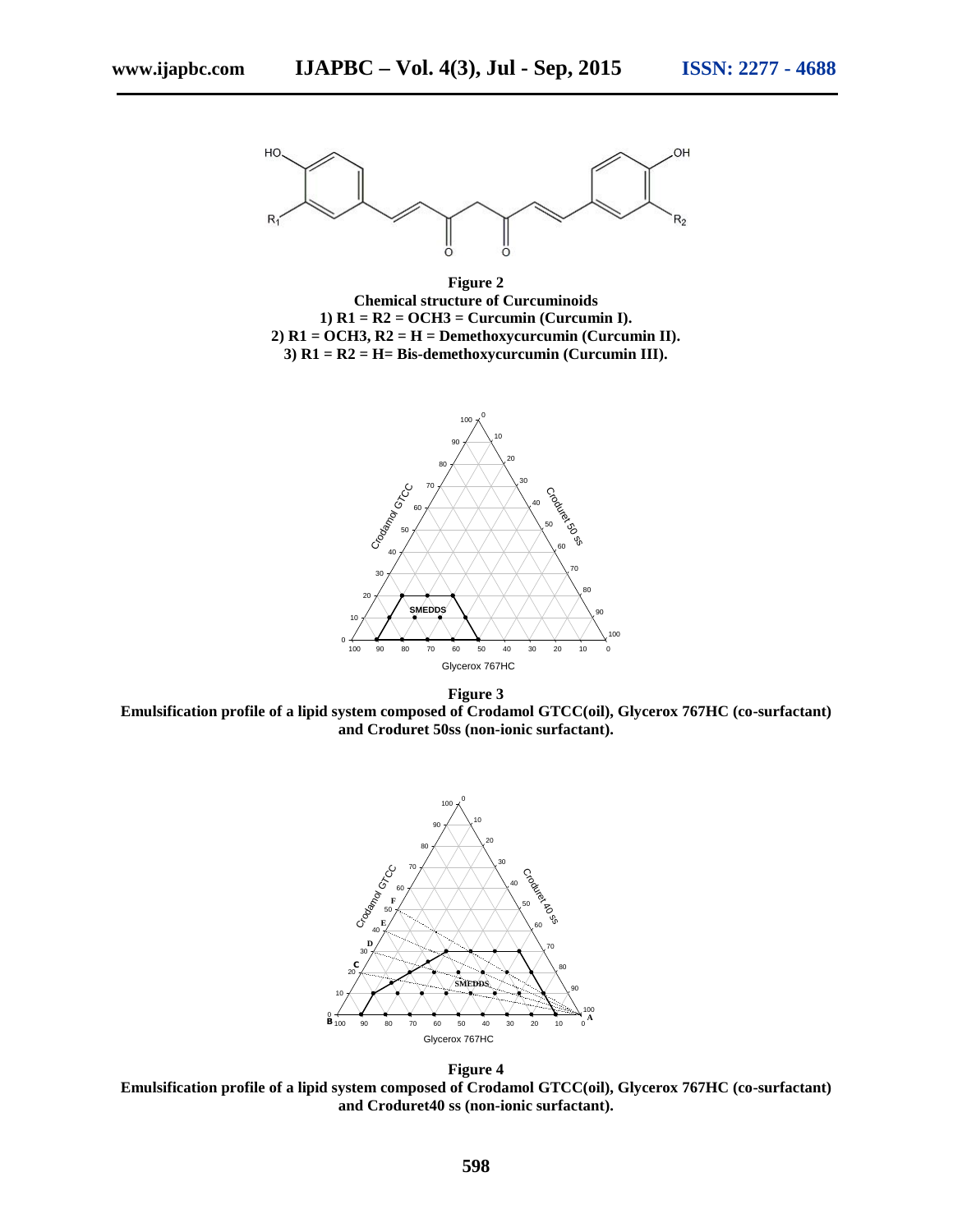

**Figure 5 Emulsification profile of a lipid system composed of Crodamol GTCC(oil), Glycerox 767HC (co-surfactant) and Etocas 35 HV (non-ionic surfactant).**



**Emulsification profile of a lipid system composed of Olive Oil,Crodamol PC (co-surfactant) and Etocas 35 HV (non-ionic surfactant).**



**Figure 7 Emulsification profile of a lipid system composed of Oleic Acid,Crodamol PC (co-surfactant) and Etocas 35 HV (non-ionic surfactant).**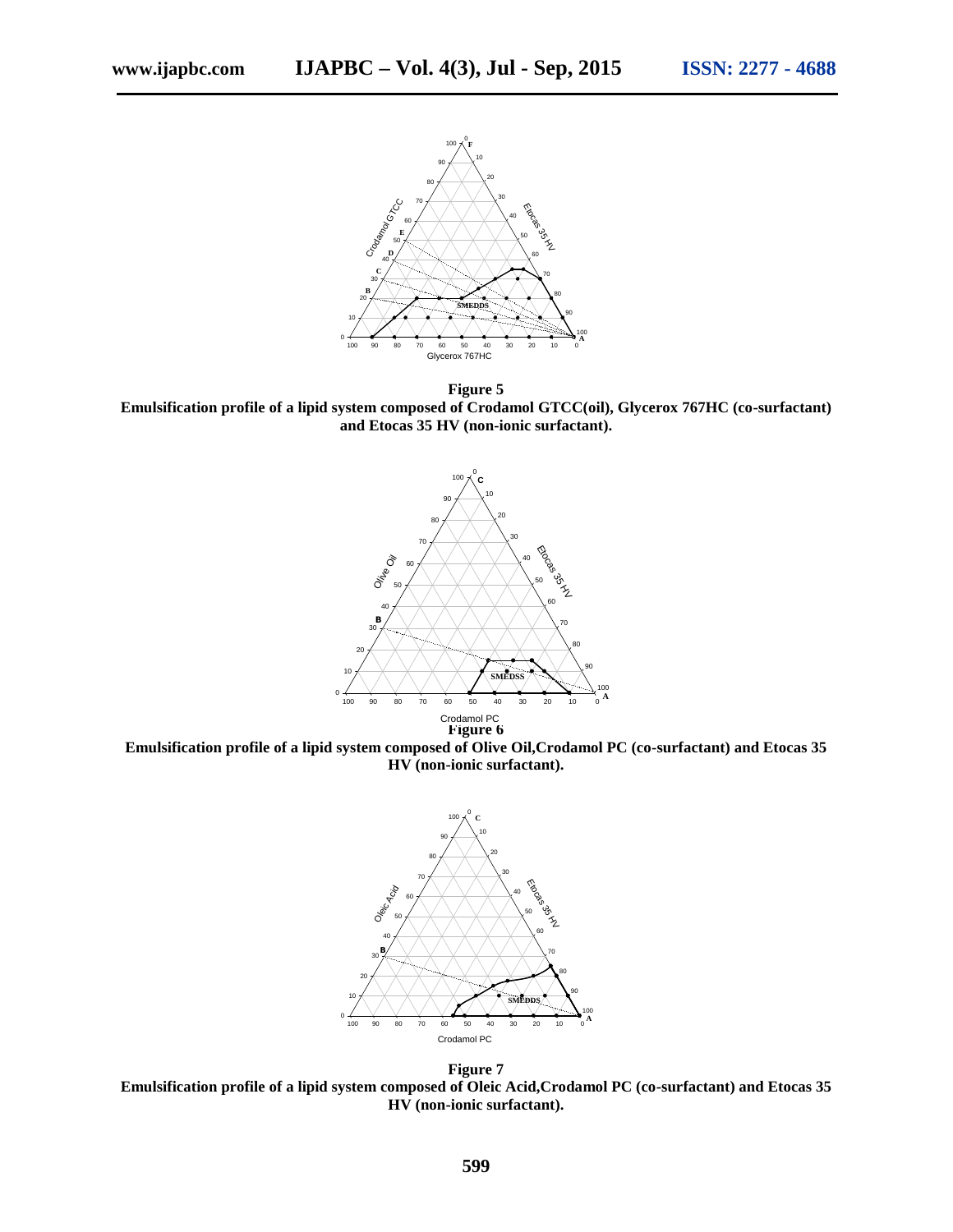

**Figure 8 Dynamic equilibrium phase behavior for various lipid systems with and without MCTs or LCTson sequential dilution with water.**



**Figure 9 Photo shows aqueous dispersion profiles of Curcumin at concentration of 0.8mg/ml formulated in either<br>SMEDDS {A} or PEG 400 co-solvent system{B}.**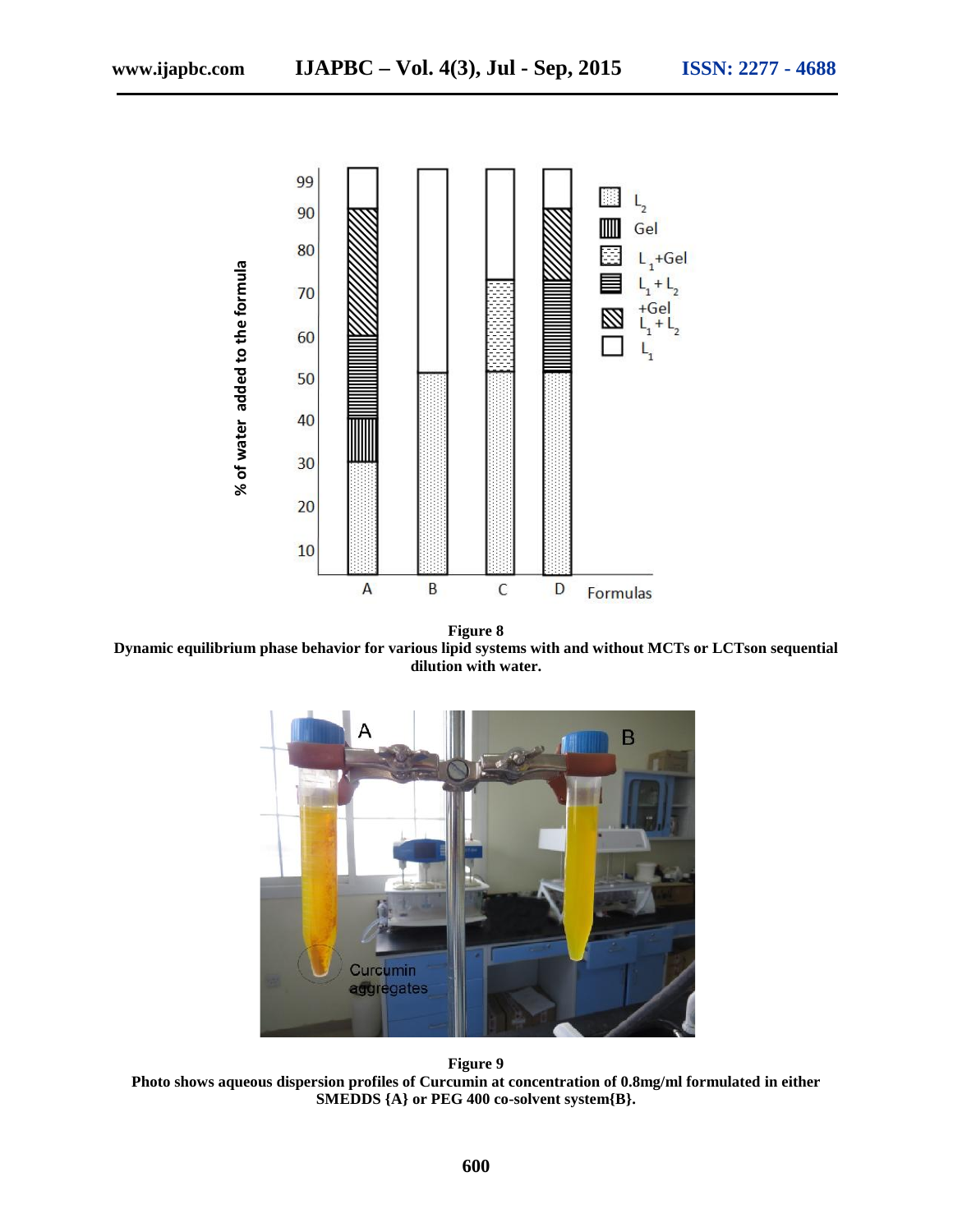#### **REFRENCES**

- 1. Shah NH, Carvajal MT, Patel CI, Infeld MH, Malick AW. Self-emulsifying drug delivery system (SEDDS) with polyglycolyzed glycerides for improving in vitro dissolution and oral absorption of lipophilic drugs, Int. J. Pharm, 1994;106:15- 23.
- 2. Farah N, De Teddeo M, Larfrêt JP, Denis J. AAPS Annual Meeting, Orlando, FL;1993.
- 3. Humberstone AJ, Charman WN. Lipid based vehicles for the oral delivery of poorly water-soluble drugs, Adv. Drug Deliv. Rev, 1997;25:103-128.
- 4. Pouton CW. Lipid formulations for oral administration of drugs: non-emulsifying, self-emulsifying and 'selfmicroemulsifying' drug delivery systems. Euro.J. Pharm.Sci, 2000; 11(2): 93-98.
- 5. Pouton CW. Formulation of poorly water soluble drugs for oral administration: physicochemical and physiological issues and the lipid formulation classification system, Euro. J. Pharm.Sci, 2006; 29:278- 87.
- 6. Pouton CW. Key issues when formulating hydrophobic drugs with lipids.Bulletin Technique Gattefossé 1999; August Issue.
- 7. Muller EA, Kovarik JM, Van Bree JB, Grevel J, Kutz K. Improved dose linearity of cyclosporine pharmacokinetics from a microemulsion formulation, Pharm. Res,1994;11:301-304.
- 8. Suman K, Chandrasekhar P, Balaji S.Approaches for the development of solid self-emulsifying drug delivery systems and dosage forms. Asian J. Pharm.Sci, 2009;4(4):240-253.
- 9. Aggarwal BB, Harikumar KB. Potential therapeutic effects of curcumin, the antiinflammatory agent, against neurodegenerative, cardiovascular, pulmonary, metabolic, autoimmune and neoplastic diseases,Int. J.Biochem. Cell Biol, 2009;41:40–59.
- 10. Wang YJ, Pan MH, Cheng AL, Lin LI, Ho YS. Hsieh CY, et al.Stability of curcumin in buffer solutions and characterization of its degradation products,J. Pharm. Biomed. Anal, 1997;15:1867–1876.
- 11. Pan MH, Huang TM, Lin JK. Biotransformation of curcumin through reduction and glucuronidation in mice, Drug Metab.Dispos, 1999;27:486–494.
- 12. Wahlang B, Pawar YB, Bansal AK. Identification of permeability-related hurdles

in oral delivery of curcumin using the Caco- 2 cell model, Eur. J. Pharm.Biopharm, 2011;77:275–282.

- 13. Popuri AK, Pagala B. Extraction of curcumin from turmeric roots,Int. J.Innov. Res, 2013;2(5):289-299.
- 14. Sharma K, Agrawal SS, Gupta M. Development and validation of UV spectrophotometric method for the estimation of curcumin in bulk drug and pharmaceutical dosage forms, Int. J. Drug Del. Res, 2012;4(2): 375-380.
- 15. Pouton CW. Self-emulsifying drug delivery systems: Assessment of the efficiency of emulsification, Int. J. Pharm,1985;27:335- 348.
- 16. Armstrong NA, James KC. Drug releases from lipid-based dosage forms II, Int J. Pharm, 1980;6:195-204.
- 17. Cerpnjak K, Zvonar A, Gasperlin M, Vercer F. Lipid-based systems as a promising approach for enhancing the bioavailability of poorly water-soluble drugs,Acta Pharm, 2013;63:427–445.
- 18. Pouton CW. Effects of the inclusion of a model drug on the performance of self emulsifying formulations, J. Pharm.Pharmacol,1985;37:1P.
- 19. Parchi S, Prajapati SK, Sharma UK, Shipra S, Ali A.A review on self-micro emulsifying drug delivery system: an approach to enhance the oral bioavailability of poorly water soluble drugs, Int. Res. J.Pharm, 2012;3(9):1-6.
- 20. Singh B, Bandopadhyay S, Kapil R, Singh R,Katare OP. Self-emulsifying drug delivery systems (SEDDS): formulation development, characterization, and applications, Critic. Rev. Therap. Drug Carr. Sys, 2009;26(5):427–521.
- 21. Hasan NMY. Role of medium-chain fatty acids in the emulsification mechanistics of self-micro-emulsifying lipid formulations, Saudi Pharm. J, 2014; 22:580-590.
- 22. Deckelbaum RJ, Hamilton JA, Moser A, Bengtsson-Olivecrona G, Butbul E, Carpentier YA, et al.Medium-chain versus long-chain triacylglycerol emulsion hydrolysis by lipoprotein lipase and hepatic lipase: implications for the mechanisms of lipase action,Bioch,1990;29(5):1136–1142.
- 23. Patil AS, Mahajan HD, Wagh RD, Deore BL, Mali BJ. Self-micro-emulsifying drug